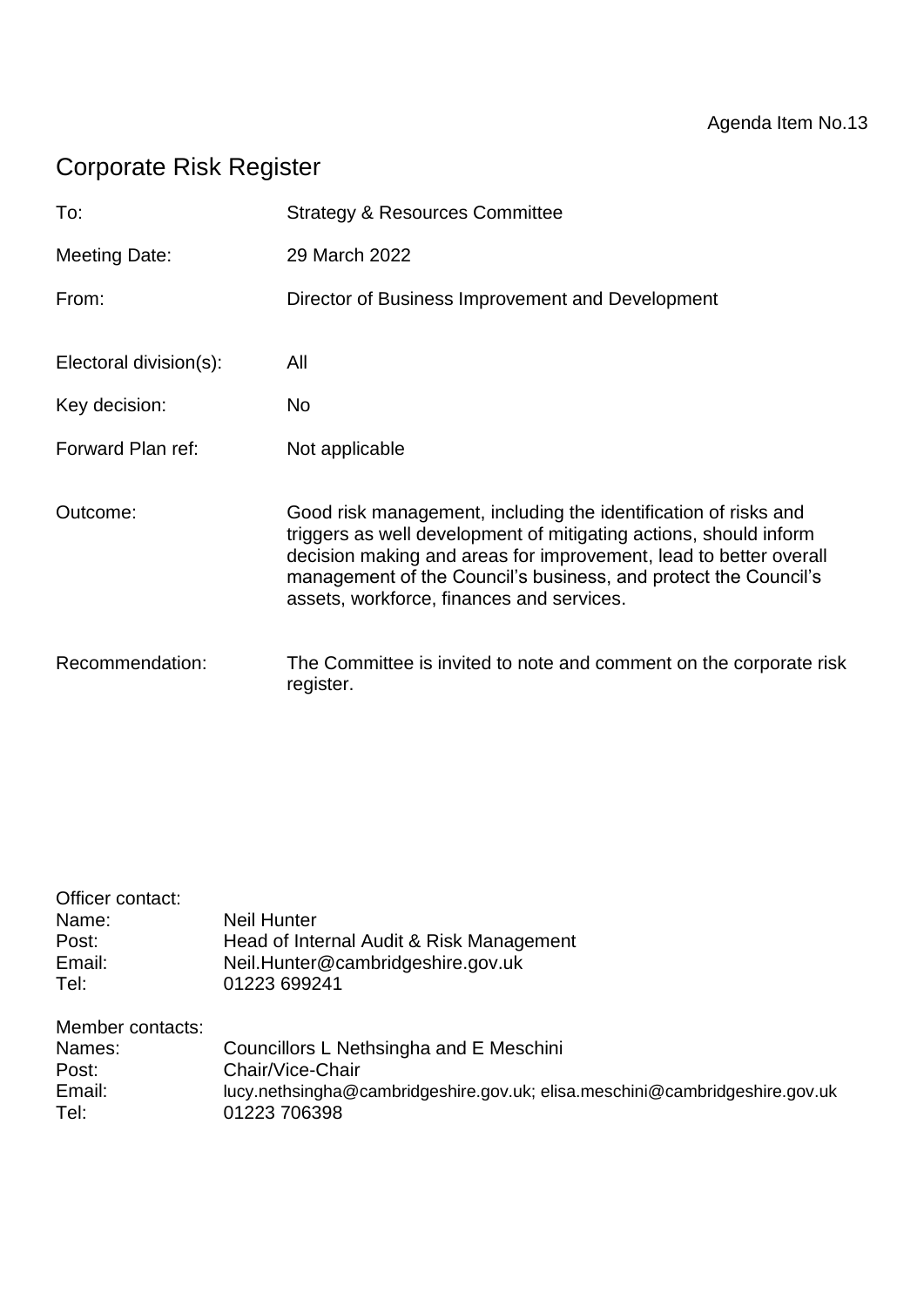## 1. Risk Management

- 1.1 Risk Management is the process by which the Council understands and proactively considers the principal uncertainties and overall risks facing the organisation. Through effective risk management we aim to optimise success by minimising threats. The objective is to ensure that risks that might impact upon the Council achieving its plans are identified and managed on a timely basis and in a proportionate manner. The Accounts & Audit (England) Regulations 2015 require the authority to have a sound system of internal control which includes effective arrangements for the management of risk.
- 1.2 Under the Council's constitution, the Strategy & Resources Committee is responsible for the development and oversight of the Council's risk management and strategy. The Audit & Accounts Committee also has important functions in relation to risk, including considering the effectiveness of the risk management arrangements and associated control environment and to seek assurances that appropriate action is being taken in response to risk.
- 1.3 Risk is inherent in our delivery of high-quality public services. The volatility, complexity and ambiguity of the Council's operating environment continues to increase, and taxpayers rightly expect transparency and accountability from the Council in managing the impacts of risk. We are committed to managing risk so that we enhance strategic planning and prioritisation and achieve our objectives with agility.
- 1.4 The risk management approach adopted by the Council is based on identifying, assessing, managing and monitoring risks at all levels across the Council. Risk registers operate at three tiers across the organisation: (a) service/project specific, (b) directorate, and (c) corporate. This covering report is provided to the corporate risk register attached at Appendix 1. The Council's Risk Management Policy makes provision for escalation and deescalation of risk through the tiers. On behalf of the corporate leadership team (CLT), the Director of Business Improvement and Development champions and takes overall responsibility for seeking to ensure that effective risk management processes operate throughout the Council, including co-ordinating identified improvement activity.
- 1.5 The Risk Management Policy is attached at Appendix 2 and supplementary information about the risk appetite extracted from the Risk Management Procedures is attached at Appendix 3.
- 1.6 At the CLT meeting on the 28th January 2022, the corporate risks were reviewed, and none were assessed to be in excess of the Council's risk appetite (rated 'red', in the range 16- 25). The current risks reported through the corporate risk register and their CLT owner are as follows:
	- The Council's arrangements for safeguarding vulnerable children and adults fail Owner: Executive Director: People & Communities

The residual risk score has increased from 12 to 15, recognising that although the likelihood remains at a 3 the impact would be assessed as a 5.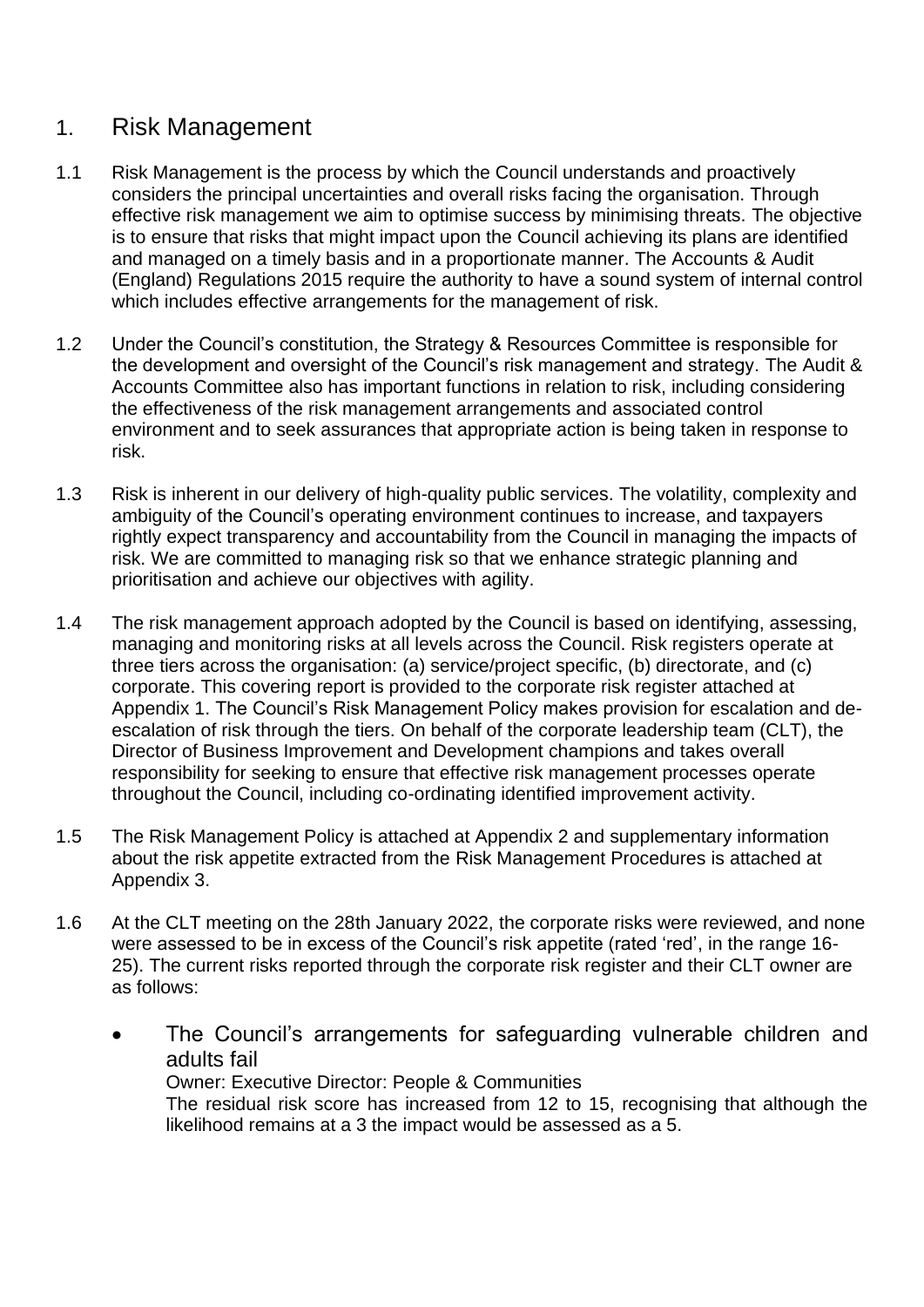- The Council doesn't have enough budget to deliver agreed short and medium- term corporate objectives Owner: Director of Resources & Chief Financial Officer (S151) The residual risk score has decreased from 20 to 12, reflecting an increased clarity regarding the Council's budget post pandemic and recognising the robustness of the Council's governance in this area.
- A serious incident occurs, preventing services from operating and / or requiring a major incident response. Owner: Director Customer and Digital Services The residual risk remains unchanged at 12.
- The Council does not deliver its statutory or legislative obligations Owner: Director of Law & Governance and Monitoring Officer The residual risk score has increased from 8 to 10, recognising that although the likelihood remains at a 2 the impact would be assessed as a 5
- The Council's human resources are not able to meet business need Owner: Assistant Director, HR Services The residual risk has decreased from 16 to 15 as the likelihood has been assessed as a 3.
- Insufficient community infrastructure to deliver the Council's services Owner: Executive Director Place & Economy The residual risk remains unchanged at 12.
- Failure to Deliver Key Council Services Joint owners: Executive Director Place & Economy & Executive Director: People & **Communities** The residual risk has increased from 6 to 10, recognising that although the likelihood is assessed as 2 the impact would be a 5.
- Failure of key partnerships or contracts Owner: Director of Resources & Chief Financial Officer (S151) This is a new risk, with a residual risk being assessed as 12.
- 1.7 At the CLT meeting, the following risks were removed from the CRR;
	- Personal data is inappropriately accessed or shared This will be picked up in the new risk, the Council fails to comply with Information Governance legislation and industry standards.
	- Impact of the Brexit Risk Assessment The impact of Brexit was deemed to be reflected as triggers throughout the CRR.
	- Change and transformation of services is not successful to meet future estimated levels of resources in the Business Plan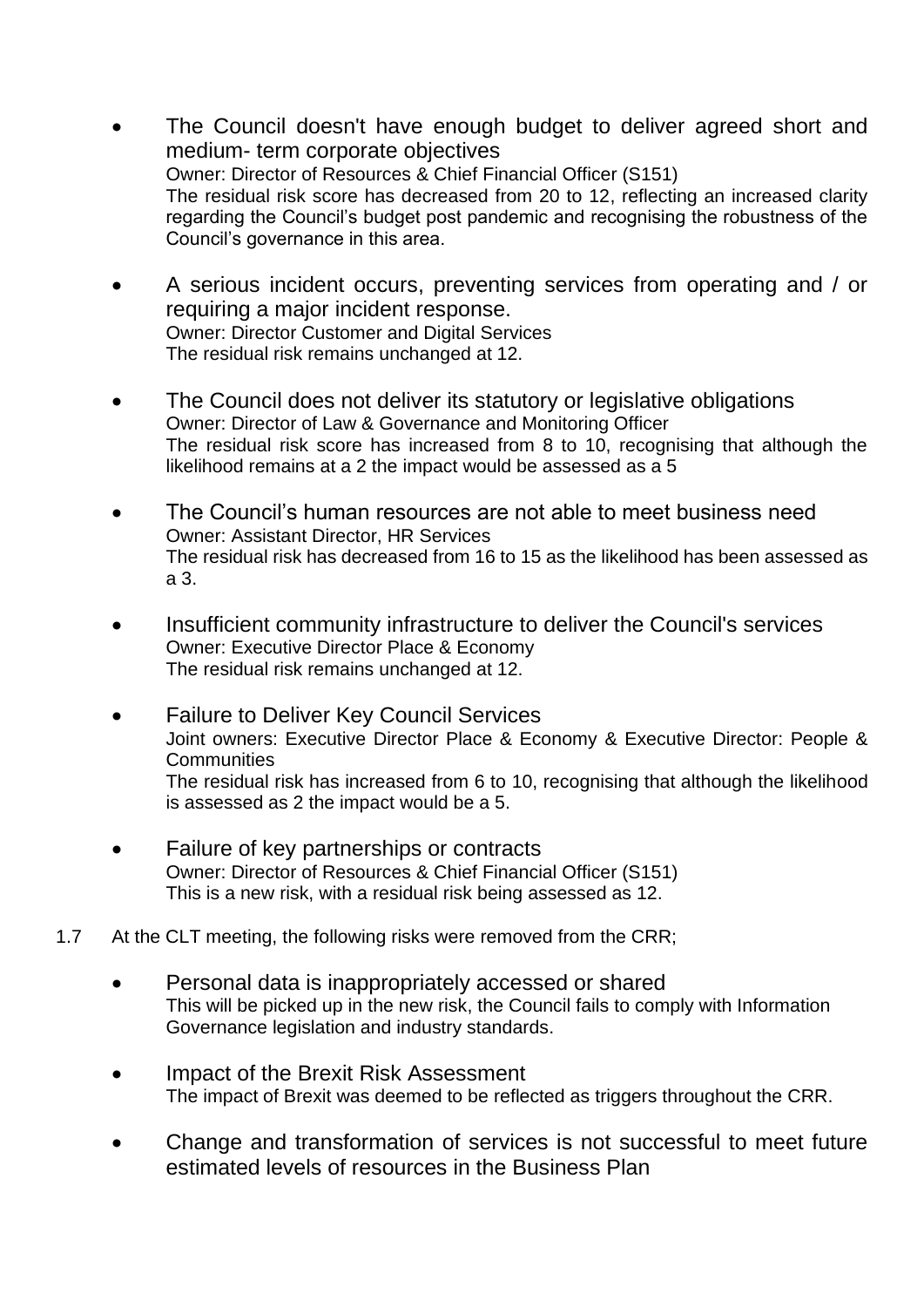This was considered to be picked up in the risk, the Council doesn't have enough budget to deliver agreed short and medium- term corporate objectives**.**

- Inequalities in the county continue This was considered to be a consequence rather than a risk in its own right.
- The Council is a victim of major fraud or corruption This was considered to be better addressed in the Resources directorate's risk register.
- 1.8 CLT considered including Climate as a separate risk, however at the moment this was felt to be covered across the CRR other risks, most notably under Risk 2 - The Council doesn't have enough budget to deliver agreed short- and medium-term corporate objectives.
- 1.9 CLT also determined that the following changes, that are still in progress, should be made to the CRR;
	- Create two risks to replace the existing Risk 1 -The Council's arrangements for safeguarding vulnerable children and Adults fail – to better focus on adults and children.
	- Add two new risks to be added to the corporate risk register:
		- The Council is victim of Cyber crime **(**Owner: Director Customer and Digital Services) and;
		- The Council fails to comply with Information Governance legislation and industry standards **(**Owner: Director of Law & Governance and Monitoring Officer)
- 1.10 The benefits of risk management include:
	- Taking timely and proportionate action to prevent risks occurring or to manage effectively
	- Development and delivery of robust and effective action plans and enhancements to the governance of the organisation
	- Ensuring that decision makers are fully aware of any key risk issues associated with proposals being considered at the point of decision making
	- Demonstrating openness and accountability
- 1.11 The Council has regard to HM Government's Orange Book (Management of Risk) and assesses local application of the five principles as follows:
	- Governance and leadership The Chief Executive, supported by the Corporate Leadership Team, periodically assess the leadership style and policies of the Council. We acknowledge that human behaviour and culture significantly influence all aspects of risk management at each level. The Corporate Leadership Team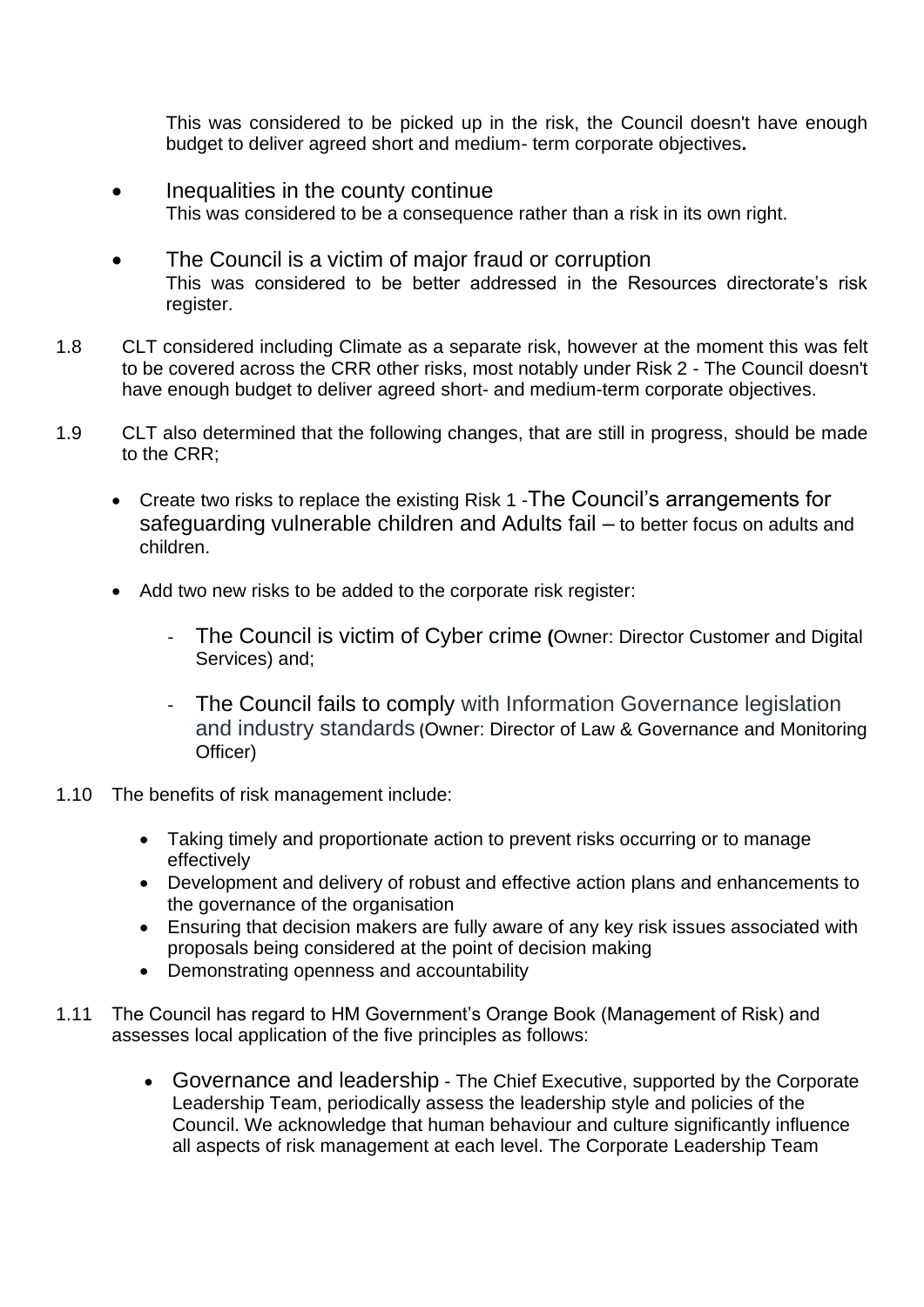undertook a periodic, detailed, collective review of the risk register on 26 January 2022.

- Integral to organisational activities to support decision making. The assessment and management of risk is an embedded part of setting strategy and prioritising resources. It is integral to appraising options, evaluating alternatives and making informed decisions. All Committee reports to Members include a risk implications section. For example, elsewhere on this Committee's agenda today there is consideration of risk appetite in relation to insurance policy deductibles, This Land's commercial versus social outcomes, and treasury management given current economic uncertainties.
- Collaborative and informed by information and expertise. The risk register reflects the broad range of risks facing the Council. Communication and consultation are essential to ensuring an informed position, and the Audit & Accounts Committee plays an important role in challenging and reviewing the scope of risk management activity. Recent revisions to the register reflect the heightened risk perceived from organisations beyond the Council's institutional boundary, such as suppliers and subsidiary companies.
- Processes processes are in place for the identification and assessment of risk as well as the selection of risk treatment options. Transition from the shared service arrangements (previously known as LGSS) mean that we are in the process of changing our systems for recording risk and the way that corporate resource is deployed to support frontline services with risk management.
- Continual improvement there is continual monitoring of the risk environment and improvement through learning and experience. The annual governance statement, published alongside the Statement of Accounts, provides a yearly formal mechanism for identifying significant gaps or areas for improvement within the Council's governance framework.
- 1.12 Over the course of the next year, the risk management team will undertake a programme of work which challenges and assesses each of the Council's Corporate Risks. This will include an evaluation of the extent to which the controls documented in the risk register are being complied with. The intention is that for each risk three levels of assurance are given:
	- Governance controls (are the planned controls proportionate and effective in mitigating the identified risk and triggers;
	- Compliance (are those controls being routinely complied with in practice);
	- Substantive (are the controls being effective in mitigating the risk in practice).

### 2. Alignment with corporate priorities

- 2.1 Communities at the heart of everything we do
- 2.2 A good quality of life for everyone
- 2.3 Helping our children learn, develop and live life to the full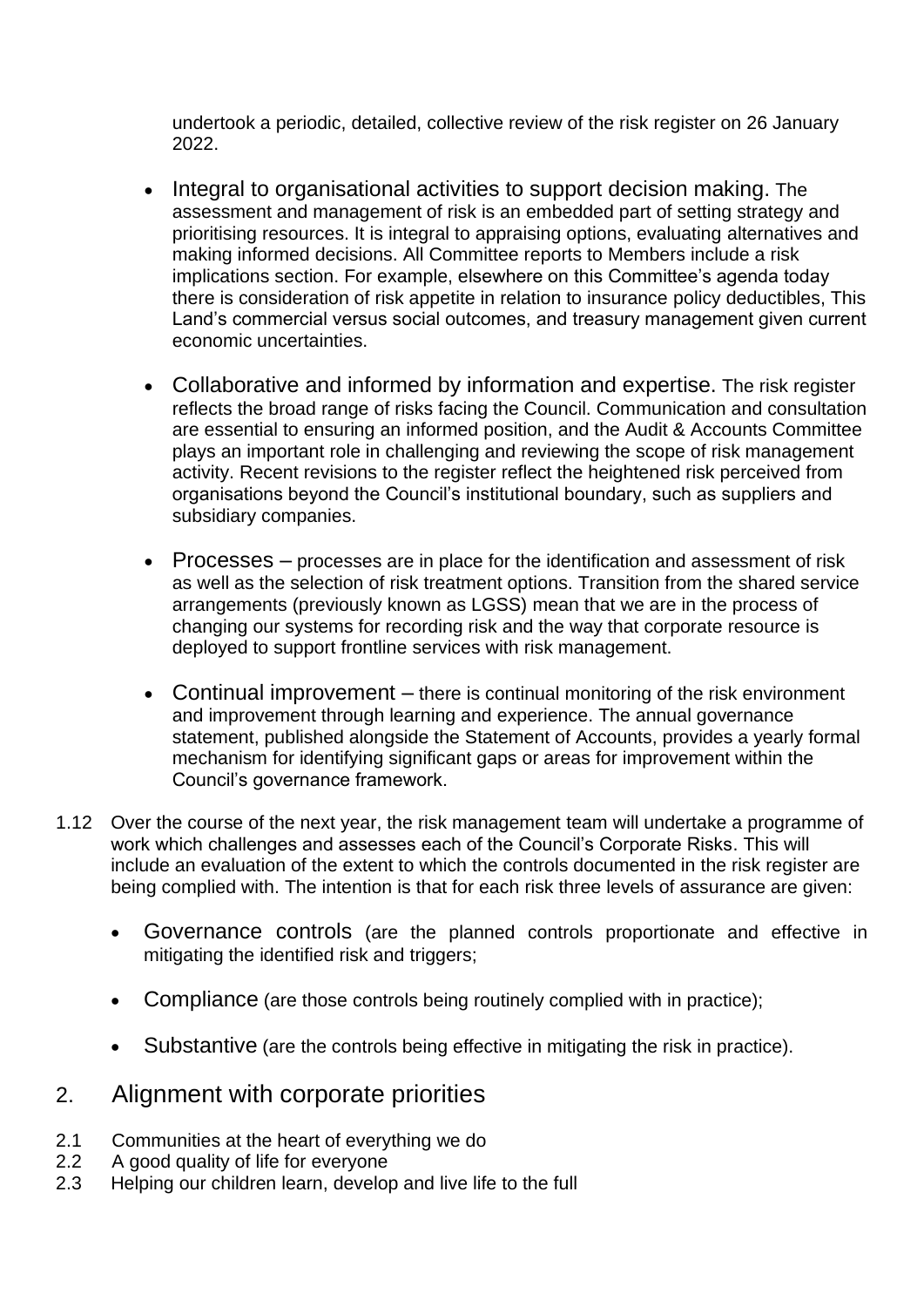- 2.4 Cambridgeshire: a well-connected, safe, clean, green environment.
- 2.5 Protecting and caring for those who need us

Good risk management - including the identification of risks and triggers as well development of mitigating actions - should inform decision making and areas for improvement; lead to better overall management of the Council's business, and protect the Council's assets, workforce, finances and services

#### 3. Significant Implications

#### 3.1 Resource Implications

All of the risks listed in the corporate risk register could potentially lead to significant financial implications if realised. There are direct impacts on our resources in relation to the partnership/contractual risks and the risk about sufficiency of budget.

- 3.2 Procurement/Contractual/Council Contract Procedure Rules Implications There are no significant implications within this category
- 3.3 Statutory, Legal and Risk Implications This report overviews the Council's risk management arrangements. The objective is to ensure that risks that might impact upon the Council achieving its plans are identified and managed on a timely basis and in a proportionate manner. The Accounts & Audit (England) Regulations 2015 require the authority to have a sound system of internal control which includes effective arrangements for the management of risk.
- 3.4 Equality and Diversity Implications There are no significant implications within this category
- 3.5 Engagement and Communications Implications There are no significant implications within this category
- 3.6 Localism and Local Member Involvement There are no significant implications within this category
- 3.7 Public Health Implications There are no significant implications in this category
- 3.8 Environment and Climate Change Implications on Priority Areas There are no significant implications in this category

Have the resource implications been cleared by Finance? Yes Name of Financial Officer: T Kelly

Have the procurement/contractual/ Council Contract Procedure Rules implications been cleared by the Head of Procurement? Yes Name of Officer: C Ellis

Has the impact on statutory, legal and risk implications been cleared by the Council's Monitoring Officer or Pathfinder Legal Services? Yes Name of Legal Officer: F McMillan